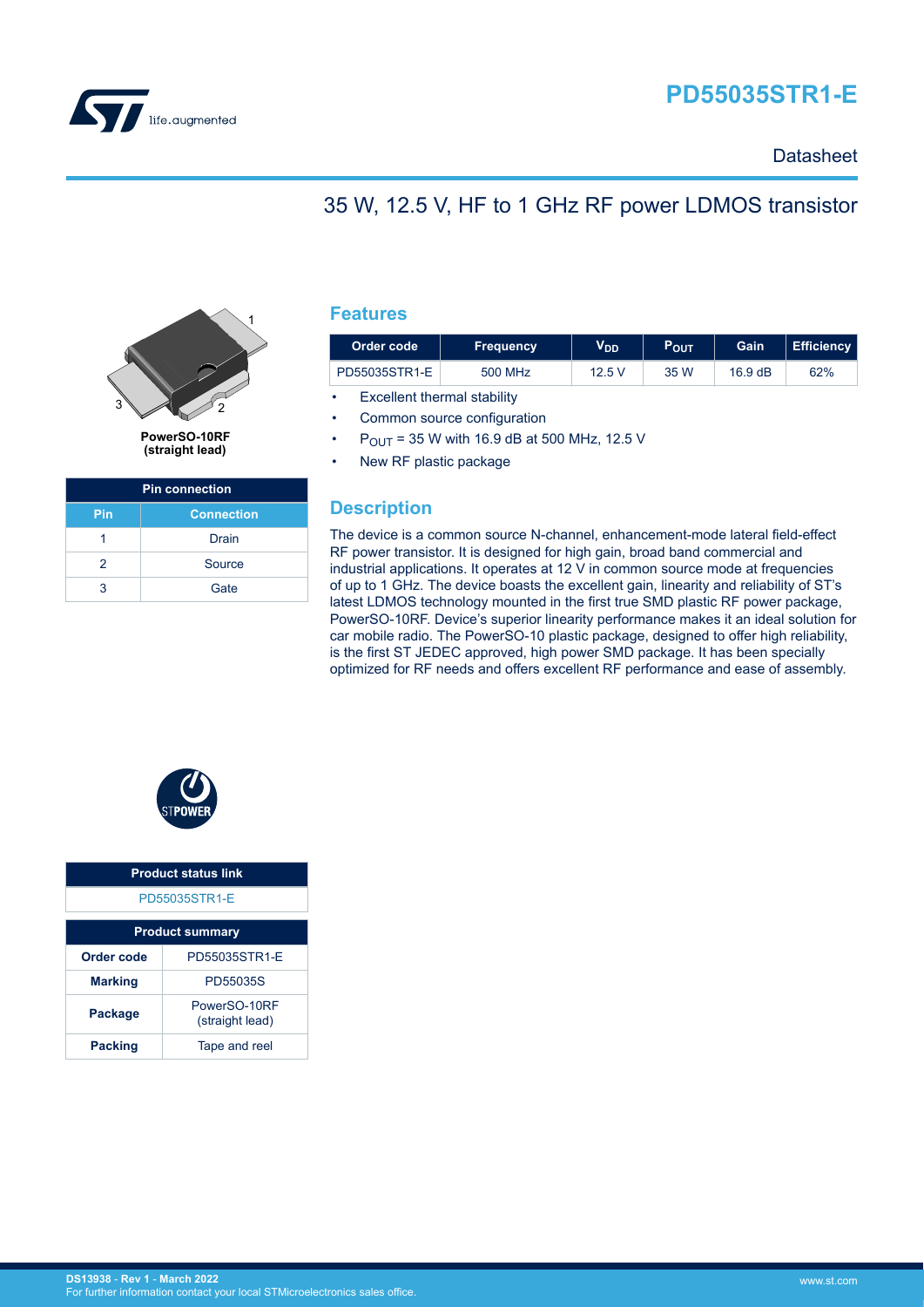<span id="page-1-0"></span>

### **1 Electrical data**

### Table 1. Absolute maximum ratings (T<sub>C</sub> = 25 °C)

| Symbol                      | <b>Parameter</b>                         | Value        | <b>Unit</b>  |
|-----------------------------|------------------------------------------|--------------|--------------|
| $V_{DS}$                    | Drain-source voltage                     | 40           | v            |
| $V_{GS}$                    | Gate-source voltage                      | ±20          | v            |
| Ip                          | Drain current                            | 7            | A            |
| P <sub>TOT</sub>            | Total power dissipation at $T_C = 70 °C$ | 95           | W            |
| $\mathsf{T}_\mathrm{J}$     | Maximum operating junction temperature   | 165          | $^{\circ}$ C |
| $\mathsf{T}_{\textsf{stg}}$ | Storage temperature range                | $-65$ to 150 | $^{\circ}C$  |

#### **Table 2. Thermal data**

| Svmbol     | <b>Parameter</b>                     | <b>Value</b> | <b>Unit</b> |
|------------|--------------------------------------|--------------|-------------|
| $R_{thJC}$ | Thermal resistance, junction-to-case | 1.U          | °C/W        |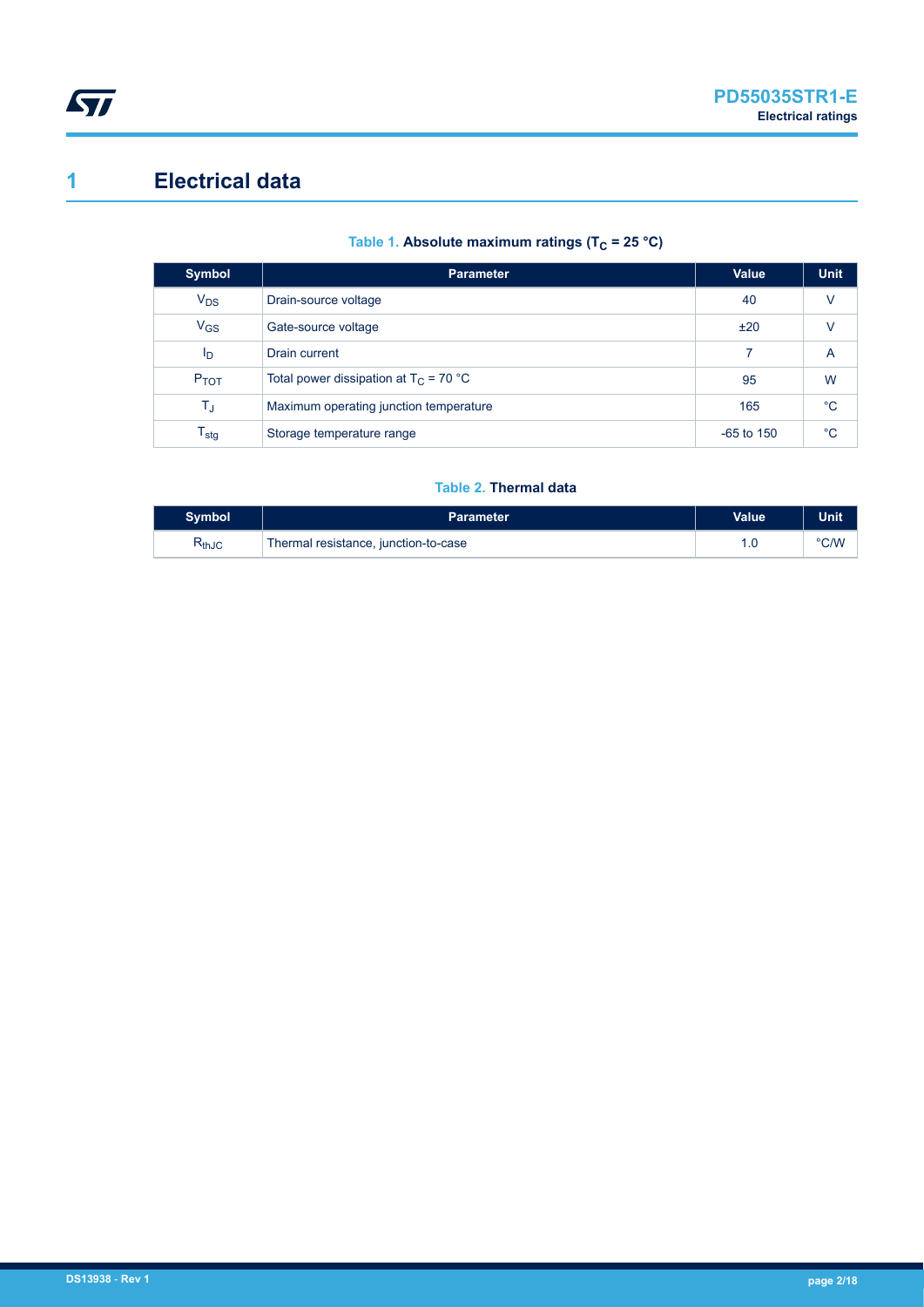# **2 Electrical characteristics**

| <b>Symbol</b>    | <b>Parameter</b>                           | <b>Test conditions</b>                       | Min. | Typ. | Max. | <b>Unit</b> |
|------------------|--------------------------------------------|----------------------------------------------|------|------|------|-------------|
| $I_{DSS}$        | Zero gate voltage drain leakage<br>current | $V_{GS}$ = 0 V, $V_{DS}$ = 28 V              |      |      | 1    | μA          |
| $I_{GSS}$        | Gate-source leakage current                | $V_{GS}$ = ±20 V, $V_{DS}$ = 0 V             |      |      | ±100 | nA          |
| $V_{GS(Q)}$      | Gate quiescent voltage                     | $V_{DS}$ = 28 V, $I_D$ = 100 mA              | 2.0  |      | 5.0  | V           |
| $V_{GS(th)}$     | Gate threshold voltage                     | $I_D = 250 \mu A$                            | 2.05 |      | 2.65 | $\vee$      |
| $V_{DS(on)}$     | Static drain-source on-voltage             | $V_{GS}$ = 10 V, $I_D$ = 3 A                 |      |      | 510  | mV          |
| G <sub>FS</sub>  | Forward transconductance                   | $V_{DS}$ = 10 V, $I_D$ = 3 A                 | 2.5  |      |      | S           |
| $C_{iss}$        | Input capacitance                          |                                              |      | 92   |      |             |
| $C_{\text{oss}}$ | Output capacitance                         | $V_{DS}$ = 12.5 V, f = 1 MHz, $V_{GS}$ = 0 V |      | 73   |      | pF          |
| C <sub>rss</sub> | Reverse transfer capacitance               |                                              |      | 6.1  |      |             |

#### **Table 3. Static**

#### **Table 4. Gate threshold voltage range groups**

| <b>Symbol</b>                          | <b>Parameter</b>  | <b>Test conditions</b> | <b>Group</b> | Min. | Max. | Unit |
|----------------------------------------|-------------------|------------------------|--------------|------|------|------|
| $V_{GS(th)}$<br>Gate threshold voltage | $I_D = 250 \mu A$ | A                      | 2.05         | 2.20 |      |      |
|                                        |                   | B                      | 2.20         | 2.35 | v    |      |
|                                        |                   | C                      | 2.35         | 2.50 |      |      |
|                                        |                   |                        | D            | 2.50 | 2.65 |      |

<span id="page-2-0"></span>ST

*Note: PD55035STR1-E is preselected in four groups of gate threshold voltage ranges as per table: the letter identifying the group to which it belongs is printed on the label of the cardboard box.*

#### **Table 5. Dynamic**

| <b>Symbol</b>    | <b>Parameter</b> | <b>Test conditions</b>                                                 | Min. | Typ. | Max. | <b>Unit</b> |
|------------------|------------------|------------------------------------------------------------------------|------|------|------|-------------|
| $P_{\text{OUT}}$ | Output power     | $V_{DD}$ = 12.5 V, $I_{DD}$ = 200 mA,<br>$P_{OUT}$ = 35 W, f = 500 MHz | 35   |      |      | W           |
| G <sub>PS</sub>  | Power gain       |                                                                        | 13   | 16.9 | ٠    | dB          |
| $n_{D}$          | Drain efficiency |                                                                        |      | 62   |      | $\%$        |
| <b>VSWR</b>      | Load mismatch    | $P_{OUT}$ = 35 W, all phases                                           | 20:1 |      |      |             |

#### **Table 6. Moisture sensitivity level**

| Test methodology  | Rating           |
|-------------------|------------------|
| <b>J-STD-020B</b> | MSL <sub>3</sub> |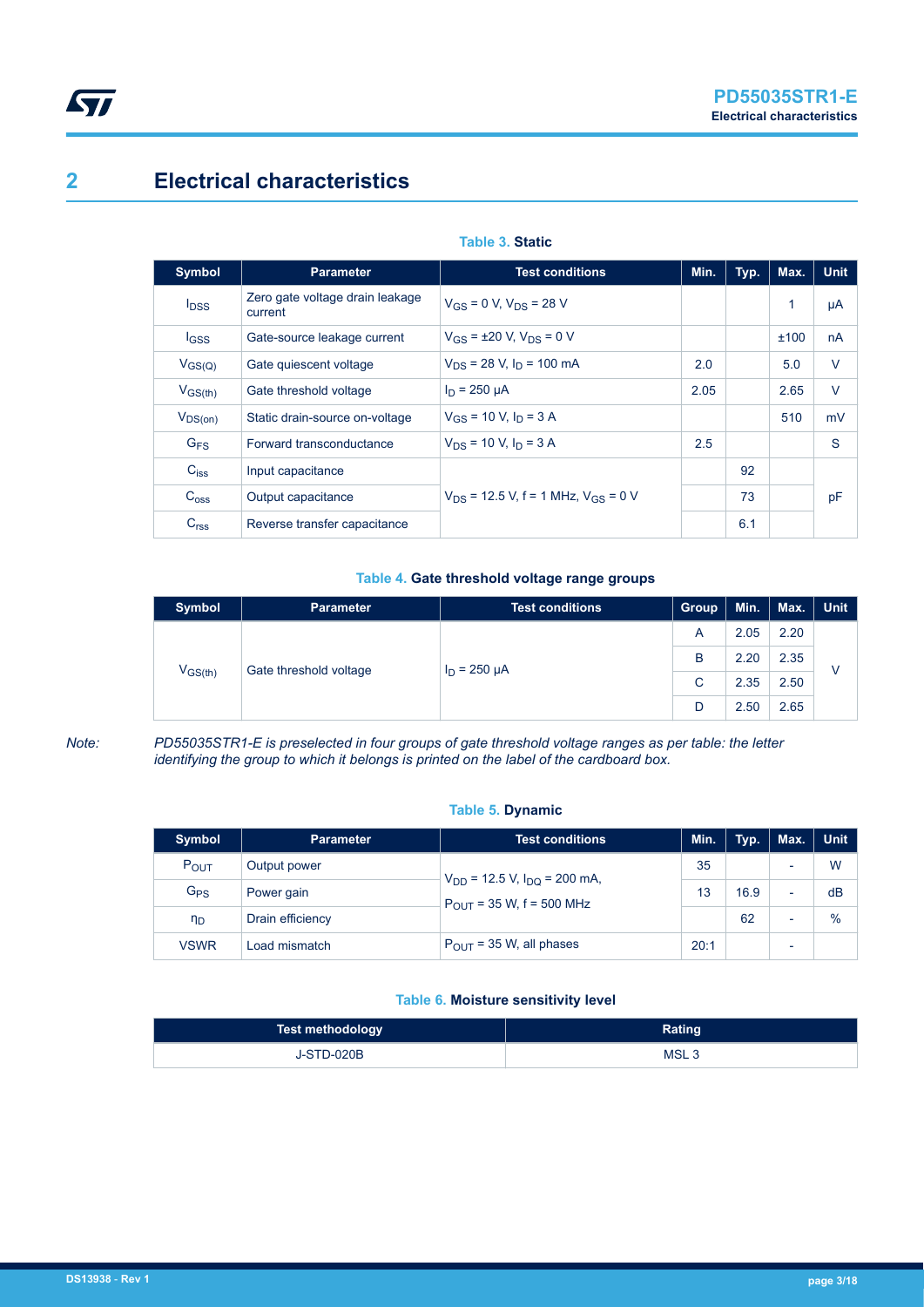<span id="page-3-0"></span>

# **3 Impedance data**



#### **Table 7. Impedance data**

| <b>Frequency (MHz)</b> | $Z_{IN}(\Omega)$ | $Z_{DL}(\Omega)$ |
|------------------------|------------------|------------------|
| 175                    | $3.34 - j 5.84$  | $1.67 + j 1.45$  |
| 480                    | $0.53 - j 1.08$  | $0.86 + j 0.25$  |
| 500                    | $0.45 - j 1.21$  | $1.05 + j 0.03$  |
| 520                    | $0.42 - j 1.20$  | $1.04 + j 0.15$  |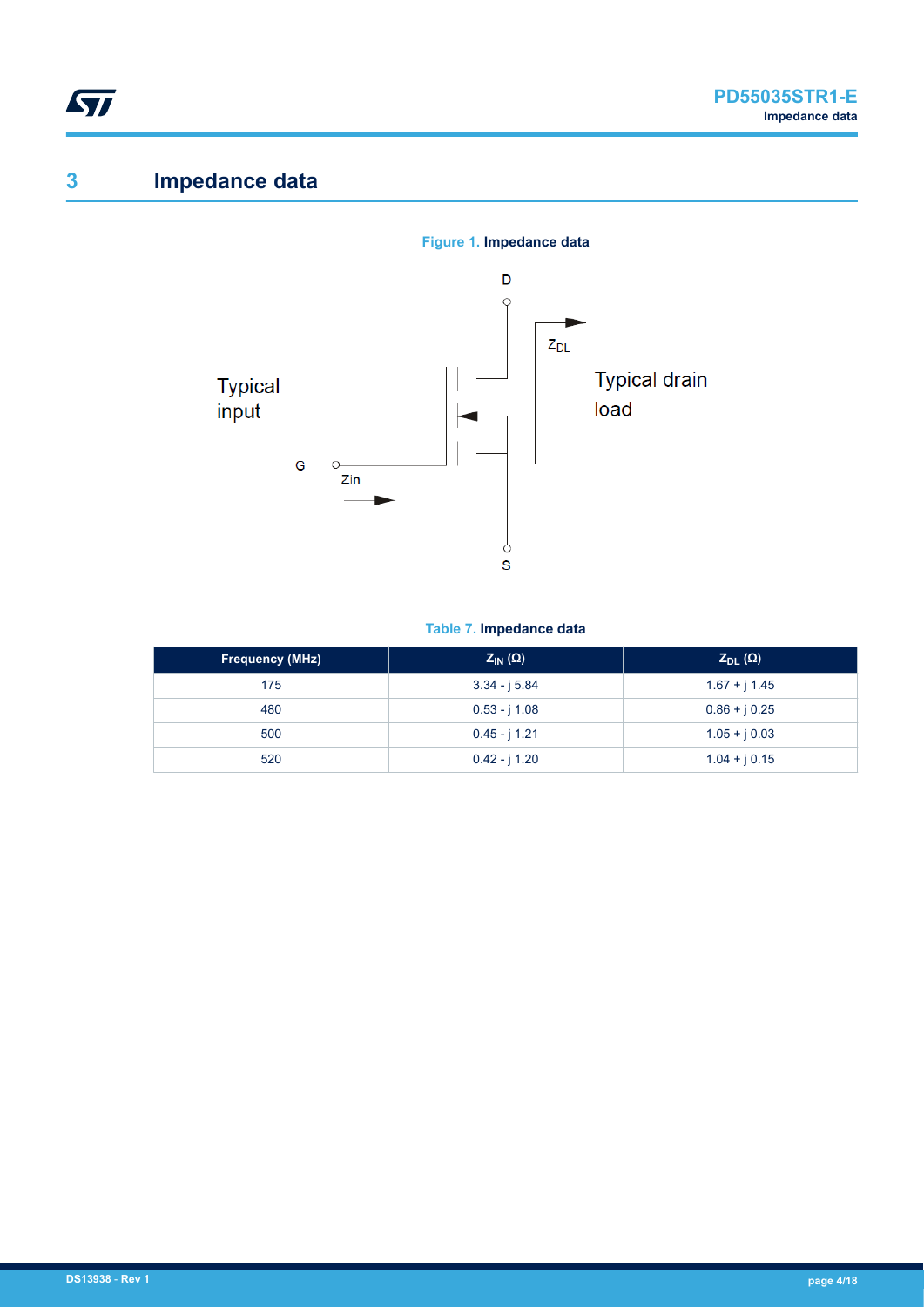# **4 Typical performances**

<span id="page-4-0"></span>ST









 $\overline{10}$ 15 20 **Pout (W)**  $\sum_{n=1}^{\infty}$ 30 35 40 45 520 MHz 480, 500 MHz GADG150220221143SA



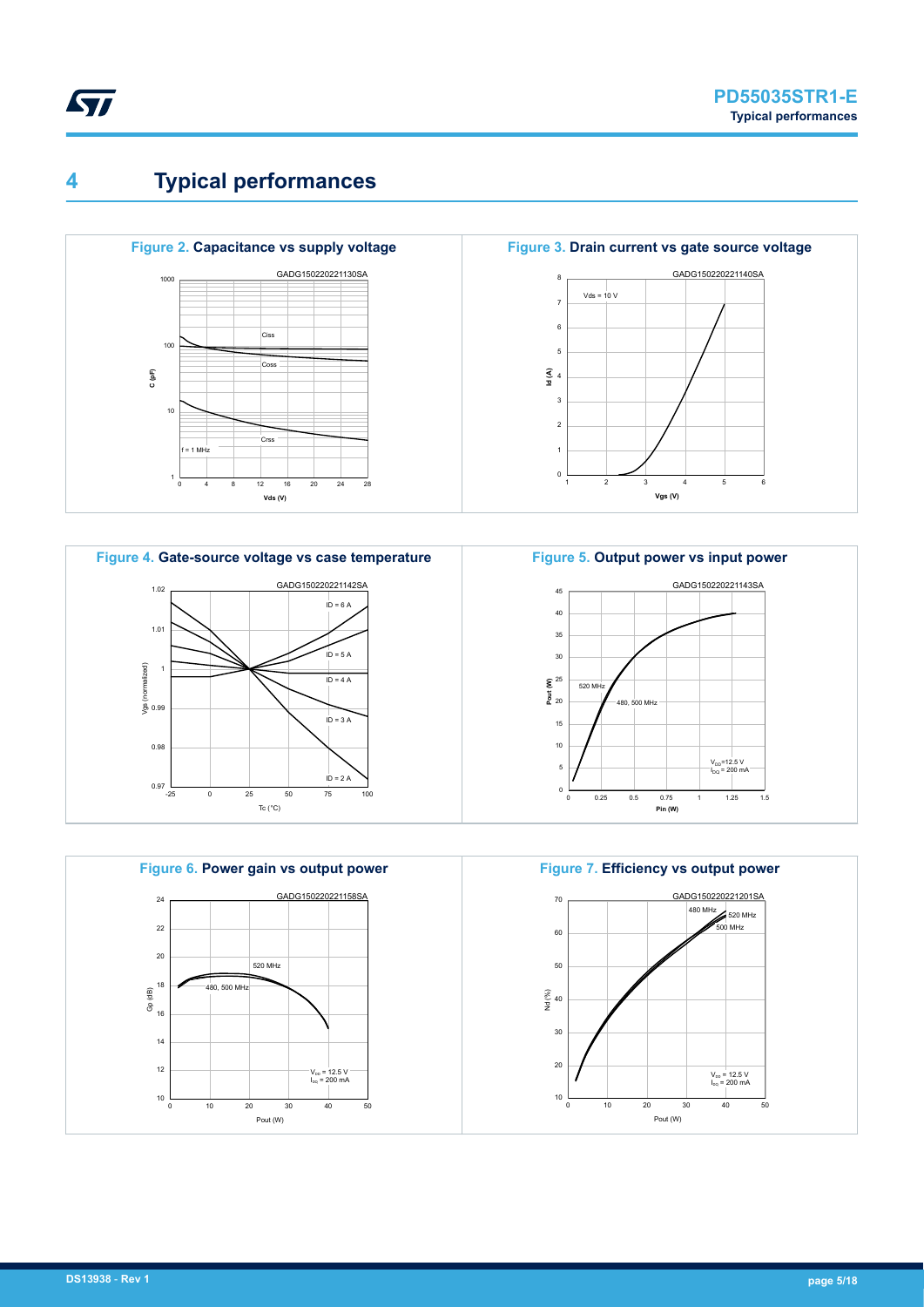



ST









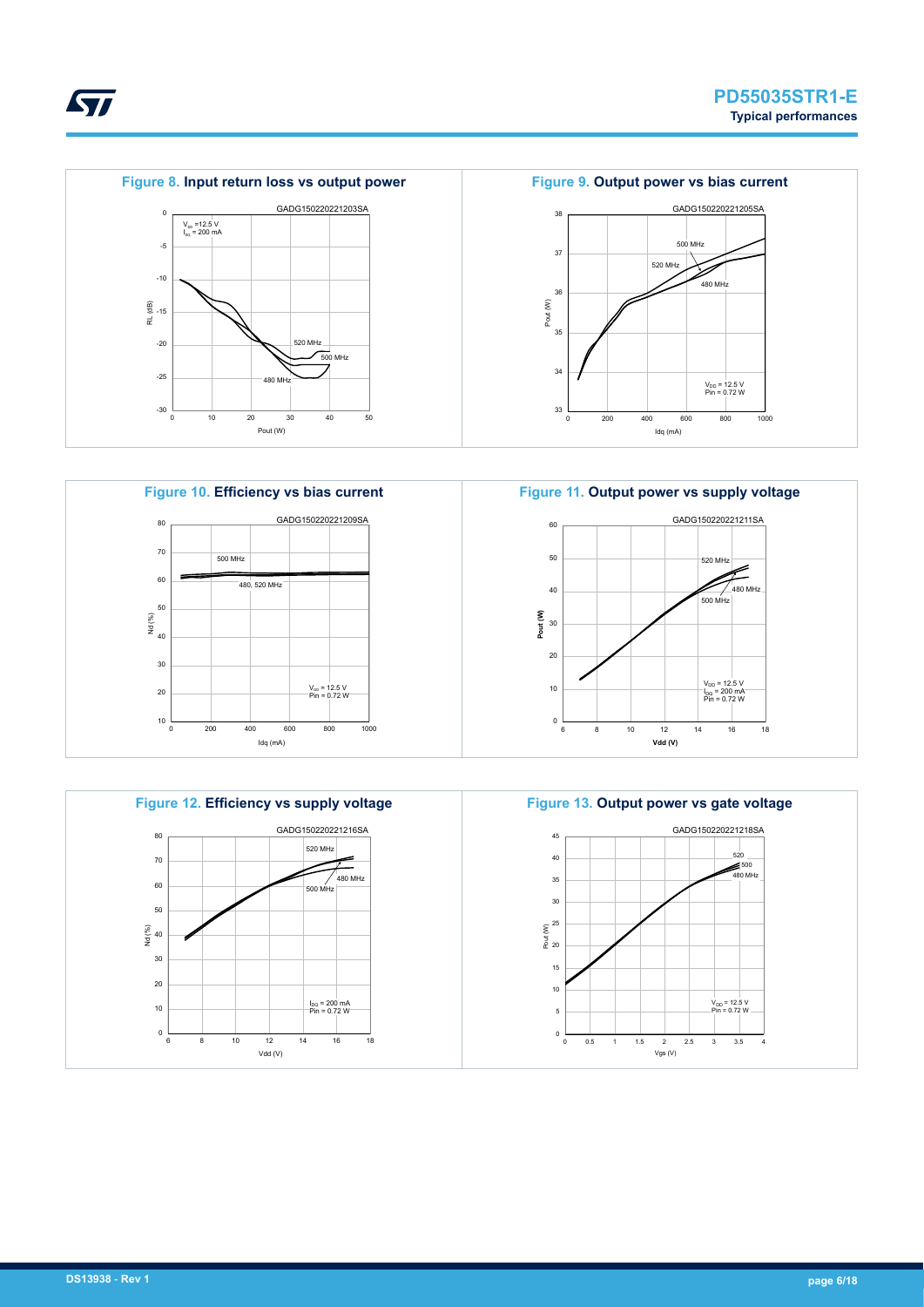# **5 Test circuit**

<span id="page-6-0"></span>**STI** 

#### **Figure 14. 500 MHz test circuit schematic (engineering)**



GADG150220221307SA

### **Table 8. Test circuit component part list**

| <b>Component</b>     | <b>Description</b>                                                      |
|----------------------|-------------------------------------------------------------------------|
| <b>B1,B2</b>         | Ferrite bead                                                            |
| C1, C13              | 300 pF, 100 mil chip capacitor                                          |
| C2,C3,C4,C12,C13,C14 | 1 to 20 pF trimmer capacitor                                            |
| C <sub>6</sub>       | 39 pF ATC 100B surface mount ceramic chip capacitor                     |
| C7, C19              | 120 pF100 mil chip capacitor                                            |
| C10, C16             | 10 µF, 50 V electrolytic capacitor                                      |
| C9, C17              | 0.1 mF, 100 mil chip cap                                                |
| C8, C18              | 1.000 pF 100 mil chip cap                                               |
| C5, C11              | 33 pF, 100 mil chip cap                                                 |
| L1                   | 56 nH, 7 turn, Coilcraft                                                |
| N1, N2               | Type N flange mount                                                     |
| R <sub>1</sub>       | 15 $\Omega$ , 1 W chip resistor                                         |
| R <sub>2</sub>       | 1 k $\Omega$ , 1 W chip resistor                                        |
| R3                   | 33 kΩ, 1 W chip resistor                                                |
| Z1                   | 0.471" X 0.080" microstrip                                              |
| Z <sub>2</sub>       | 1.082" X 0.080" microstrip                                              |
| Z <sub>3</sub>       | 0.372" X 0.080" microstrip                                              |
| Z4, Z5               | 0.260" X 0.223" microstrip                                              |
| Z6                   | 0.050" X 0.080" microstrip                                              |
| Z7                   | 0.551" X 0.080" microstrip                                              |
| Z <sub>8</sub>       | 0.825" X 0.080" microstrip                                              |
| Z9                   | 0.489" X 0.080" microstrip                                              |
| <b>Board</b>         | Roger, ultra lam 2000 THK 0.030", $\epsilon$ r= 2.55 2oz. EDcu 2 sides. |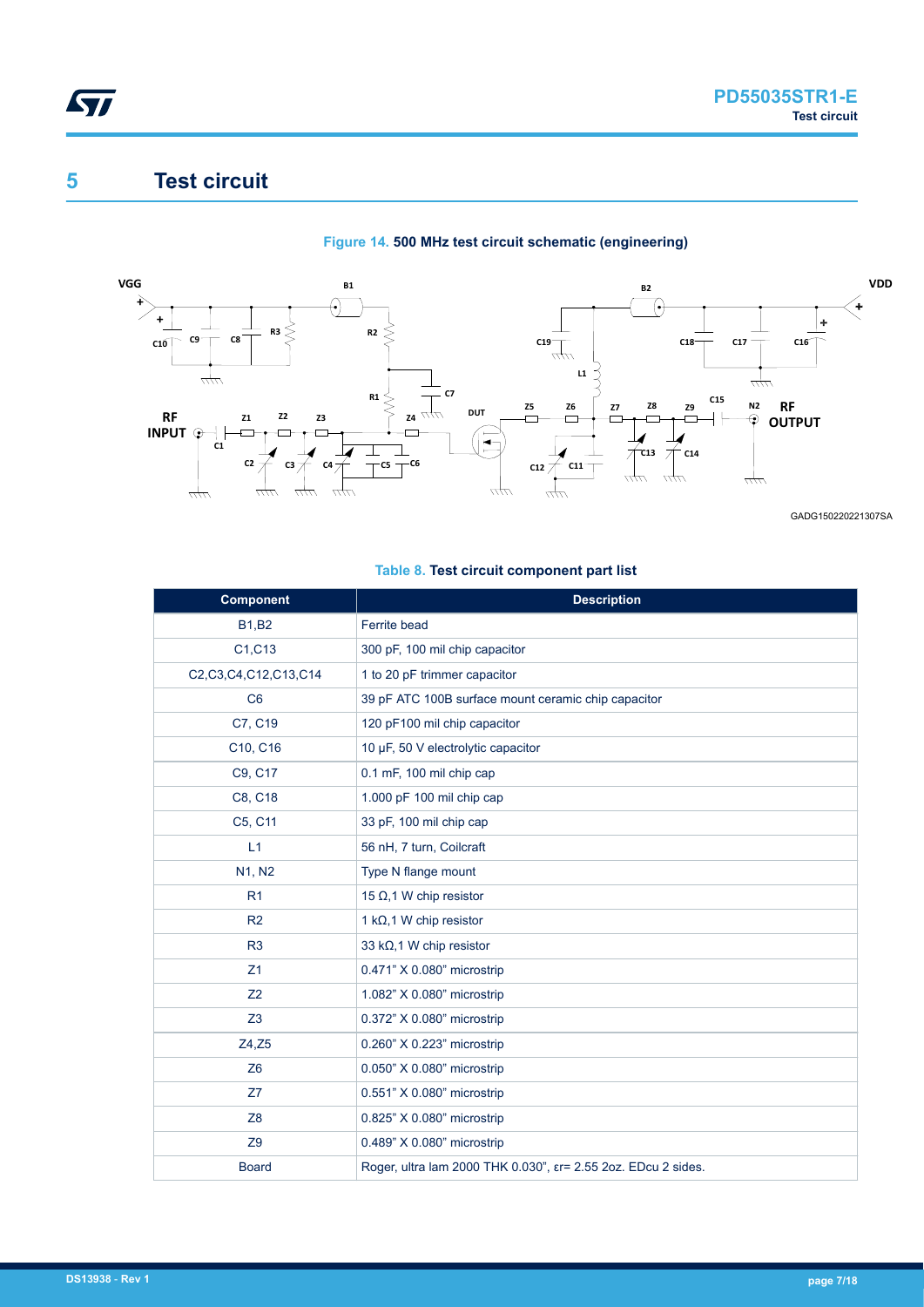

<span id="page-7-0"></span>ST







**Figure 18. Input return loss vs output power** GADG160220221008SA  $-25$ -20 -15 -10 -5 0 0 10 20 30 40 50 Pout (W ) RL (dB)  $V_{DD} = 12.5 V$ <br> $I_{DQ} = 200 mA$ <br> $f = 175 MHz$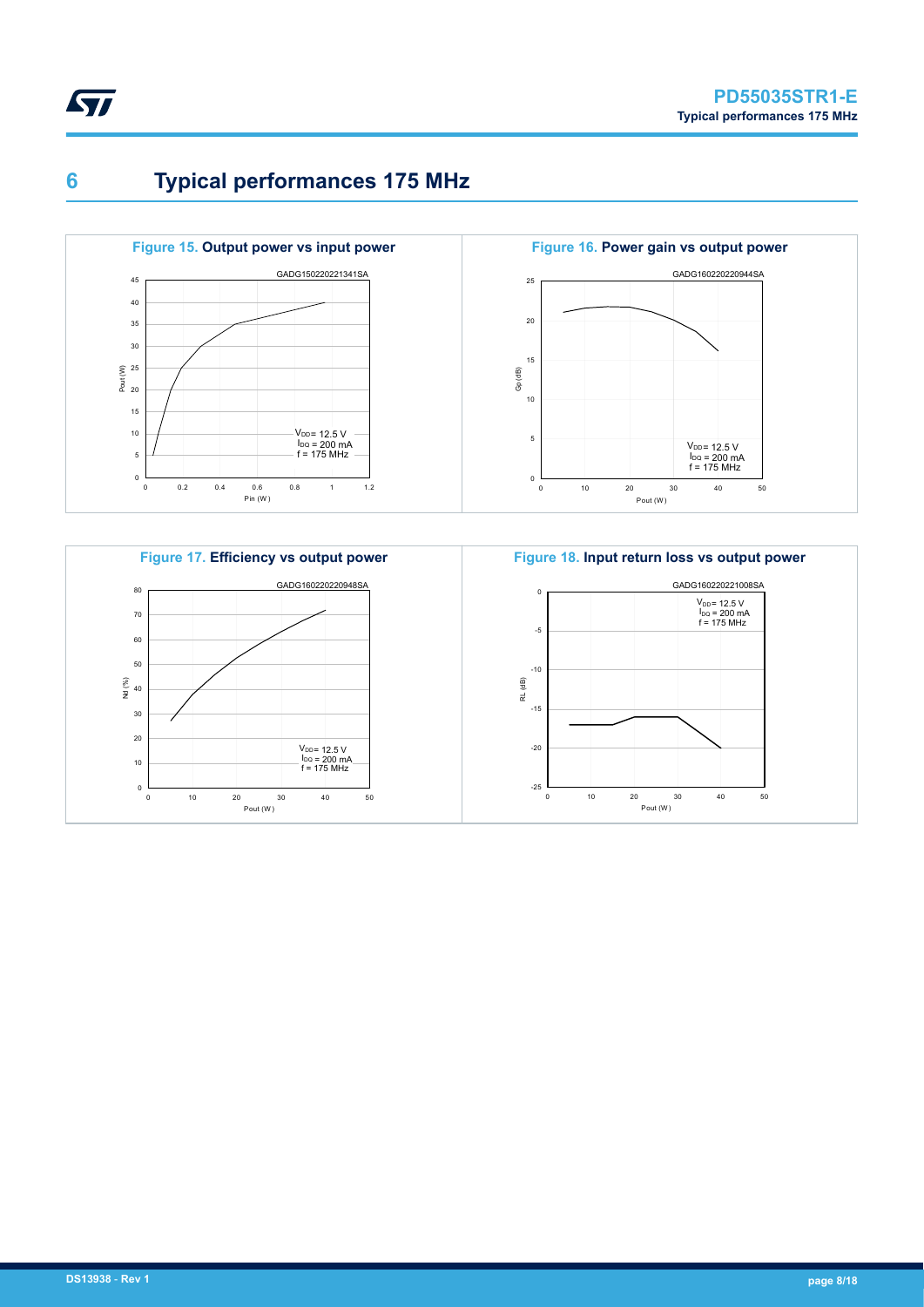### **7 Test circuit 175 MHz**

<span id="page-8-0"></span>ST

#### **Figure 19. 175 MHz test circuit schematic (engineering)**



GADG160220221105SA

#### **Table 9. Test circuit component part list**

| <b>Component</b> | <b>Description</b>                                                       |
|------------------|--------------------------------------------------------------------------|
| C1, C6           | 10 µF electrolytic capacitor                                             |
| C2, C5           | $0.1 \mu$ F chip capacitor                                               |
| C3, C4           | $0.01 \mu F$ chip capacitor                                              |
| C7, C8           | 1200 pF chip capacitor                                                   |
| C9, C16          | 1000 pF chip capacitor                                                   |
| C <sub>10</sub>  | ARCO 406 trimmer capacitor                                               |
| C <sub>11</sub>  | 62 pF chip capacitor                                                     |
| C <sub>12</sub>  | 15 pF chip capacitor                                                     |
| C <sub>13</sub>  | 20 pF chip capacitor                                                     |
| C <sub>14</sub>  | 75 pF chip capacitor                                                     |
| C <sub>15</sub>  | Johanson 1-20 pF trimmer capacitor                                       |
| R <sub>1</sub>   | 33 kΩ chip resistor                                                      |
| R <sub>2</sub>   | 18 $\Omega$ chip resistor                                                |
| R3               | 27 $\Omega$ chip resistor                                                |
| R4               | 47 $\Omega$ chip resistor                                                |
| L1               | 5 turn, 16 AWG magnetwire, ID = 0.25", inductor                          |
| FB1, FB2         | Ferrite bead                                                             |
| <b>Board</b>     | Roger, ultra lam 2000 THK 0.030", $\epsilon$ r = 2.55 2oz. ED Cu 2 sides |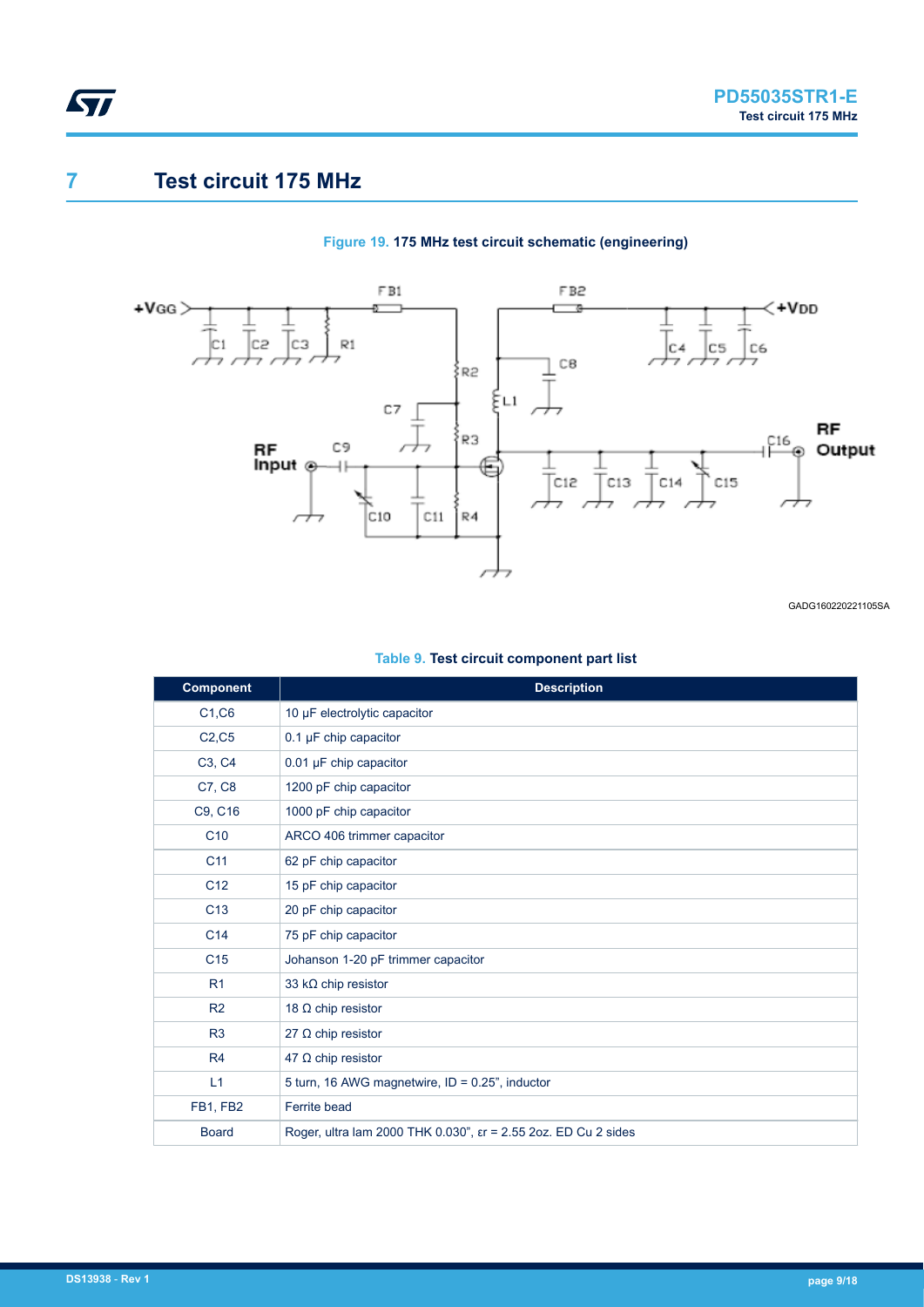# **Common source s-parameter**

<span id="page-9-0"></span> $\sqrt{2}$ 

| <b>Frequency (MHz)</b> | $IS_{11}$ | $S_{11} < \Phi$ | $IS_{21}I$ | $S_{21} < \Phi$ | $IS_{12}$ | $S_{12}$ < $\Phi$ | $IS_{22}$ | $S_{22}$ < $\Phi$ |
|------------------------|-----------|-----------------|------------|-----------------|-----------|-------------------|-----------|-------------------|
| 50                     | 0.823     | $-162$          | 14.28      | 86              | 0.015     | $-3$              | 0.782     | $-168$            |
| 100                    | 0.855     | $-169$          | 6.87       | 75              | 0.015     | $-11$             | 0.798     | $-171$            |
| 150                    | 0.875     | $-172$          | 4.50       | 68              | 0.014     | $-17$             | 0.813     | $-172$            |
| 200                    | 0.891     | $-173$          | 3.18       | 60              | 0.013     | $-24$             | 0.835     | $-172$            |
| 250                    | 0.902     | -174            | 2.42       | 53              | 0.012     | $-29$             | 0.856     | $-172$            |
| 300                    | 0.918     | -175            | 1.90       | 47              | 0.011     | $-32$             | 0.876     | $-173$            |
| 350                    | 0.924     | $-176$          | 1.52       | 42              | 0.010     | $-36$             | 0.890     | $-173$            |
| 400                    | 0.934     | -176            | 1.25       | 37              | 0.008     | $-37$             | 0.903     | $-174$            |
| 450                    | 0.940     | $-177$          | 1.03       | 33              | 0.007     | $-38$             | 0.918     | $-175$            |
| 500                    | 0.949     | $-177$          | 0.87       | 29              | 0.007     | $-40$             | 0.928     | $-175$            |
| 550                    | 0.956     | $-178$          | 0.74       | 26              | 0.005     | $-40$             | 0.935     | $-176$            |
| 600                    | 0.958     | -179            | 0.65       | 23              | 0.004     | $-36$             | 0.946     | -177              |
| 650                    | 0.963     | $-180$          | 0.56       | 20              | 0.004     | $-36$             | 0.952     | -178              |
| 700                    | 0.968     | 180             | 0.49       | 18              | 0.003     | $-27$             | 0.955     | -178              |
| 750                    | 0.971     | 179             | 0.44       | 15              | 0.003     | $-21$             | 0.959     | $-179$            |
| 800                    | 0.970     | 179             | 0.39       | 13              | 0.002     | $-5$              | 0.962     | $-179$            |
| 850                    | 0.973     | 178             | 0.35       | 12              | 0.002     | 11                | 0.967     | $-180$            |
| 900                    | 0.975     | 178             | 0.32       | 10              | 0.002     | 24                | 0.967     | 179               |
| 950                    | 0.974     | 177             | 0.29       | 8               | 0.002     | 27                | 0.971     | 179               |
| 1000                   | 0.976     | 177             | 0.26       | $\overline{7}$  | 0.003     | 47                | 0.972     | 178               |
| 1050                   | 0.977     | 176             | 0.24       | 5               | 0.002     | 61                | 0.976     | 178               |
| 1100                   | 0.976     | 176             | 0.22       | 4               | 0.003     | 69                | 0.976     | 177               |
| 1150                   | 0.978     | 176             | 0.20       | $\overline{2}$  | 0.003     | 72                | 0.974     | 177               |
| 1200                   | 0.979     | 175             | 0.19       | $\mathbf{1}$    | 0.004     | 78                | 0.975     | 176               |
| 1250                   | 0.980     | 175             | 0.18       | $-1$            | 0.004     | 87                | 0.977     | 176               |
| 1300                   | 0.979     | 174             | 0.16       | $-2$            | 0.005     | 86                | 0.976     | 176               |
| 1350                   | 0.977     | 174             | 0.15       | $-3$            | 0.006     | 88                | 0.975     | 175               |
| 1400                   | 0.975     | 174             | 0.14       | $-3$            | 0.006     | 91                | 0.977     | 174               |
| 1450                   | 0.974     | 173             | 0.13       | $-3$            | 0.006     | 97                | 0.975     | 174               |
| 1500                   | 0.972     | 173             | 0.12       | -4              | 0.007     | 117               | 0.969     | 174               |

### Table 10. S-parameter for  $V_{DS}$  = 12.5 V,  $I_D$  = 500 mA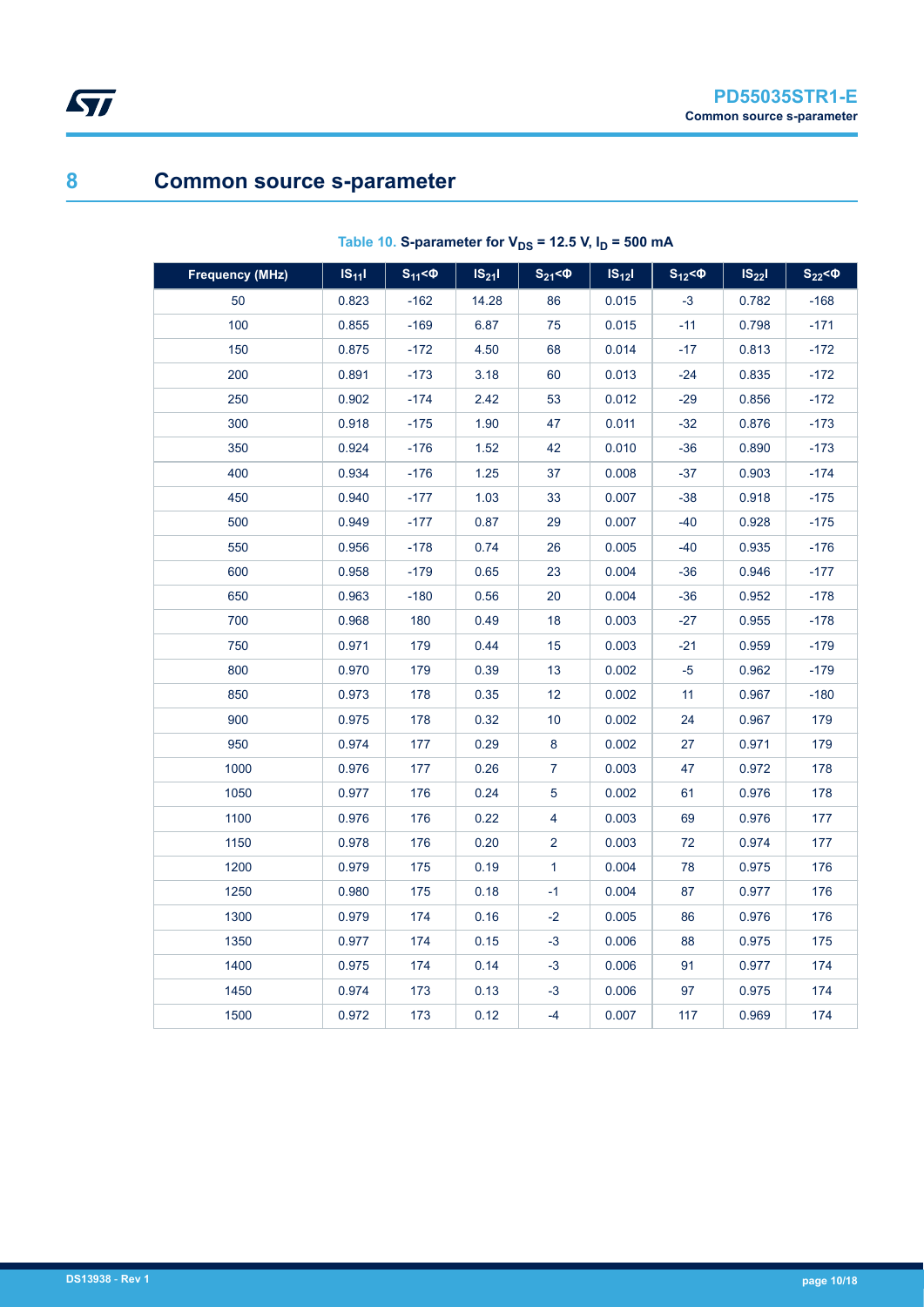| <b>Frequency (MHz)</b> | $IS_{11}$ | $S_{11} < \Phi$ | $IS_{21}I$ | $S_{21} < \Phi$ | $IS_{12}I$ | $S_{12}$ < $\Phi$ | $IS_{22}$ | $S_{22}$ < $\Phi$ |
|------------------------|-----------|-----------------|------------|-----------------|------------|-------------------|-----------|-------------------|
| 50                     | 0.845     | $-165$          | 14.89      | 87              | 0.012      | $\mathbf 0$       | 0.818     | $-171$            |
| 100                    | 0.877     | $-171$          | 7.23       | 78              | 0.011      | $-8$              | 0.829     | $-174$            |
| 150                    | 0.894     | $-174$          | 4.81       | 72              | 0.011      | $-12$             | 0.836     | $-175$            |
| 200                    | 0.905     | $-175$          | 3.46       | 65              | 0.010      | $-17$             | 0.849     | $-175$            |
| 250                    | 0.909     | $-176$          | 2.69       | 59              | 0.010      | $-20$             | 0.863     | $-175$            |
| 300                    | 0.920     | $-176$          | 2.15       | 54              | 0.009      | $-23$             | 0.877     | $-175$            |
| 350                    | 0.924     | $-177$          | 1.75       | 48              | 0.008      | $-27$             | 0.887     | $-175$            |
| 400                    | 0.933     | $-177$          | 1.46       | 44              | 0.007      | $-28$             | 0.898     | $-176$            |
| 450                    | 0.937     | $-178$          | 1.22       | 39              | 0.007      | $-28$             | 0.910     | $-176$            |
| 500                    | 0.946     | $-178$          | 1.05       | 36              | 0.006      | $-28$             | 0.919     | $-177$            |
| 550                    | 0.951     | $-179$          | 0.90       | 32              | 0.005      | $-26$             | 0.925     | $-177$            |
| 600                    | 0.953     | $-180$          | 0.79       | 29              | 0.004      | $-23$             | 0.936     | $-178$            |
| 650                    | 0.959     | 180             | 0.69       | 26              | 0.004      | $-19$             | 0.942     | $-178$            |
| 700                    | 0.963     | 179             | 0.61       | 24              | 0.003      | $-13$             | 0.946     | $-179$            |
| 750                    | 0.965     | 179             | 0.55       | 21              | 0.003      | $-4$              | 0.951     | $-179$            |
| 800                    | 0.964     | 178             | 0.49       | 19              | 0.003      | 6                 | 0.954     | $-180$            |
| 850                    | 0.967     | 178             | 0.44       | 17              | 0.003      | 14                | 0.960     | 180               |
| 900                    | 0.970     | 177             | 0.40       | 15              | 0.003      | 31                | 0.960     | 179               |
| 950                    | 0.971     | 177             | 0.37       | 13              | 0.003      | 39                | 0.965     | 179               |
| 1000                   | 0.972     | 176             | 0.34       | 11              | 0.003      | 55                | 0.964     | 178               |
| 1050                   | 0.972     | 176             | 0.31       | 9               | 0.003      | 53                | 0.970     | 178               |
| 1100                   | 0.973     | 176             | 0.29       | 8               | 0.003      | 64                | 0.969     | 177               |
| 1150                   | 0.975     | 175             | 0.26       | 6               | 0.004      | 70                | 0.966     | 179               |
| 1200                   | 0.976     | 175             | 0.25       | 4               | 0.004      | 75                | 0.971     | 176               |
| 1250                   | 0.975     | 174             | 0.22       | $\mathbf{3}$    | 0.005      | 85                | 0.972     | 176               |
| 1300                   | 0.975     | 174             | 0.21       | $\overline{2}$  | 0.005      | 81                | 0.970     | 175               |
| 1350                   | 0.974     | 174             | 0.19       | $\mathbf{1}$    | 0.005      | 85                | 0.970     | 175               |
| 1400                   | 0.973     | 174             | 0.18       | 0               | 0.006      | 89                | 0.971     | 174               |
| 1450                   | 0.972     | 173             | 0.17       | $-1$            | 0.006      | 95                | 0.971     | 174               |
| 1500                   | 0.970     | 173             | 0.16       | $-1$            | 0.008      | 110               | 0.965     | 174               |

Table 11. S-parameter for  $V_{DS}$  = 12.5 V,  $I_D$  = 1 A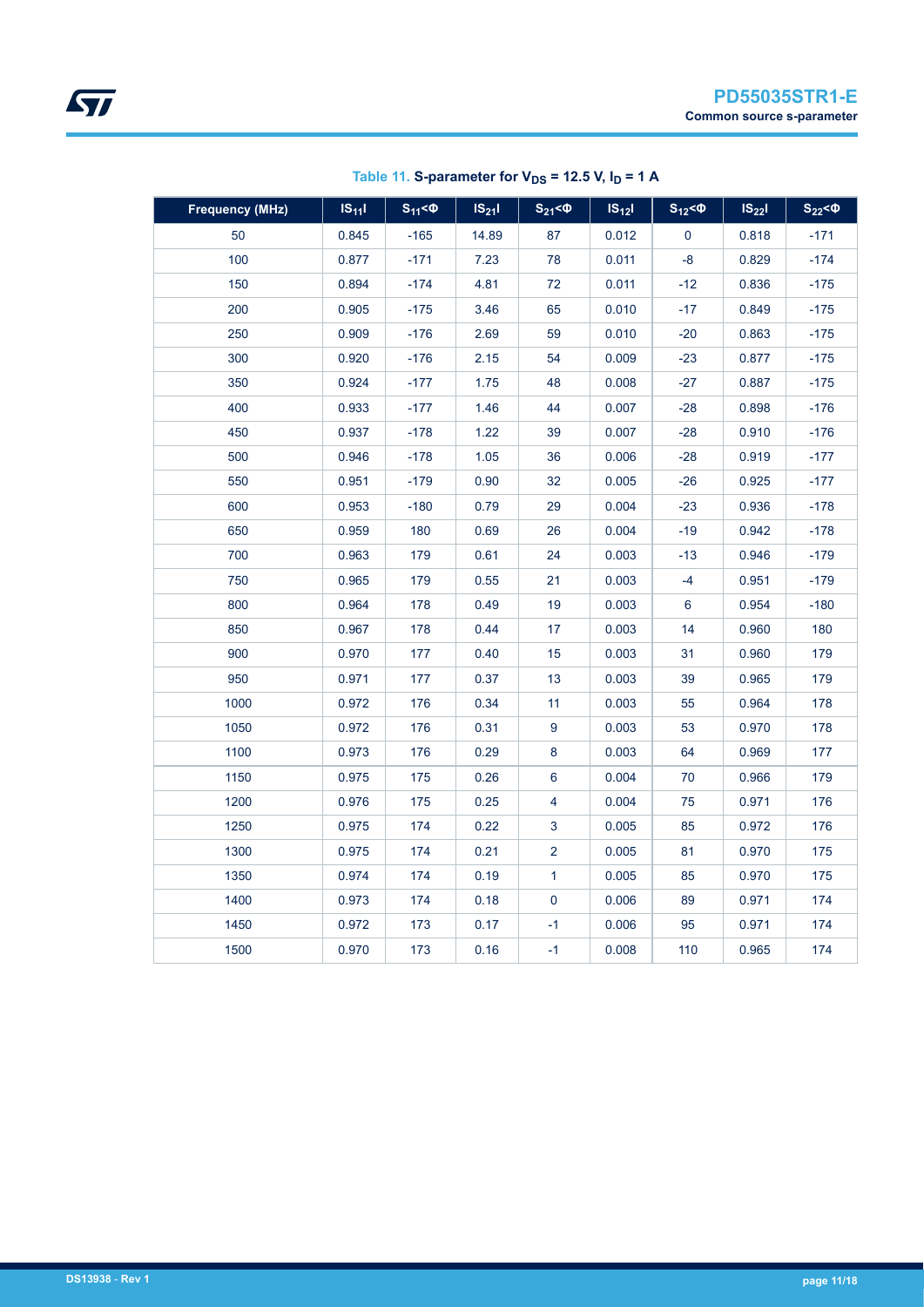| <b>Frequency (MHz)</b> | $IS_{11}$ | $S_{11} < \Phi$ | $IS_{21}$ | $S_{21}$ < $\Phi$ | $IS_{12}$ | $S_{12} < \Phi$ | $IS_{22}$ | $S_{22}$ < $Q$ |
|------------------------|-----------|-----------------|-----------|-------------------|-----------|-----------------|-----------|----------------|
| 50                     | 0.863     | $-165$          | 15.03     | 88                | 0.010     | $\mathbf 0$     | 0.841     | $-173$         |
| 100                    | 0.892     | $-171$          | 7.33      | 80                | 0.009     | $-5$            | 0.848     | $-176$         |
| 150                    | 0.909     | $-174$          | 4.91      | 74                | 0.009     | $-9$            | 0.853     | $-176$         |
| 200                    | 0.916     | $-176$          | 3.56      | 68                | 0.009     | $-11$           | 0.860     | $-176$         |
| 250                    | 0.920     | $-177$          | 2.81      | 63                | 0.008     | $-12$           | 0.872     | $-177$         |
| 300                    | 0.927     | $-177$          | 2.26      | 58                | 0.008     | $-15$           | 0.880     | $-177$         |
| 350                    | 0.929     | $-178$          | 1.86      | 52                | 0.007     | $-18$           | 0.889     | $-177$         |
| 400                    | 0.935     | $-178$          | 1.57      | 48                | 0.006     | $-20$           | 0.896     | $-177$         |
| 450                    | 0.938     | $-179$          | 1.33      | 44                | 0.006     | $-20$           | 0.906     | $-178$         |
| 500                    | 0.944     | $-179$          | 1.14      | 40                | 0.005     | $-16$           | 0.914     | $-177$         |
| 550                    | 0.950     | $-180$          | 0.99      | 37                | 0.005     | $-15$           | 0.918     | $-178$         |
| 600                    | 0.952     | 180             | 0.87      | 33                | 0.004     | $-14$           | 0.929     | $-179$         |
| 650                    | 0.956     | 179             | 0.77      | 30                | 0.004     | -9              | 0.935     | -179           |
| 700                    | 0.960     | 179             | 0.69      | 28                | 0.003     | 4               | 0.940     | $-179$         |
| 750                    | 0.964     | 179             | 0.61      | 25                | 0.003     | 11              | 0.946     | 180            |
| 800                    | 0.964     | 178             | 0.55      | 23                | 0.003     | 20              | 0.949     | 180            |
| 850                    | 0.965     | 177             | 0.50      | 21                | 0.003     | 32              | 0.955     | 179            |
| 900                    | 0.968     | 177             | 0.46      | 18                | 0.003     | 38              | 0.954     | 179            |
| 950                    | 0.969     | 177             | 0.42      | 17                | 0.003     | 46              | 0.959     | 178            |
| 1000                   | 0.971     | 176             | 0.39      | 14                | 0.003     | 47              | 0.959     | 177            |
| 1050                   | 0.971     | 176             | 0.36      | 12                | 0.004     | 57              | 0.967     | 177            |
| 1100                   | 0.970     | 176             | 0.33      | 11                | 0.004     | 60              | 0.964     | 177            |
| 1150                   | 0.973     | 175             | 0.30      | 9                 | 0.004     | 69              | 0.964     | 176            |
| 1200                   | 0.975     | 175             | 0.28      | 7                 | 0.004     | 72              | 0.966     | 176            |
| 1250                   | 0.973     | 174             | 0.26      | $\sqrt{5}$        | 0.005     | 78              | 0.971     | 175            |
| 1300                   | 0.971     | 174             | 0.24      | 4                 | 0.006     | 80              | 0.968     | 175            |
| 1350                   | 0.973     | 174             | 0.23      | 3                 | 0.006     | 83              | 0.970     | 174            |
| 1400                   | 0.971     | 173             | 0.21      | $\overline{c}$    | 0.006     | 83              | 0.971     | 174            |
| 1450                   | 0.969     | 173             | 0.20      | 1                 | 0.006     | 91              | 0.970     | 174            |
| 1500                   | 0.968     | 173             | 0.18      | $\mathbf{1}$      | 0.008     | 112             | 0.969     | 173            |

Table 12. S-parameter for  $V_{DS}$  = 12.5 V,  $I_D$  = 2 A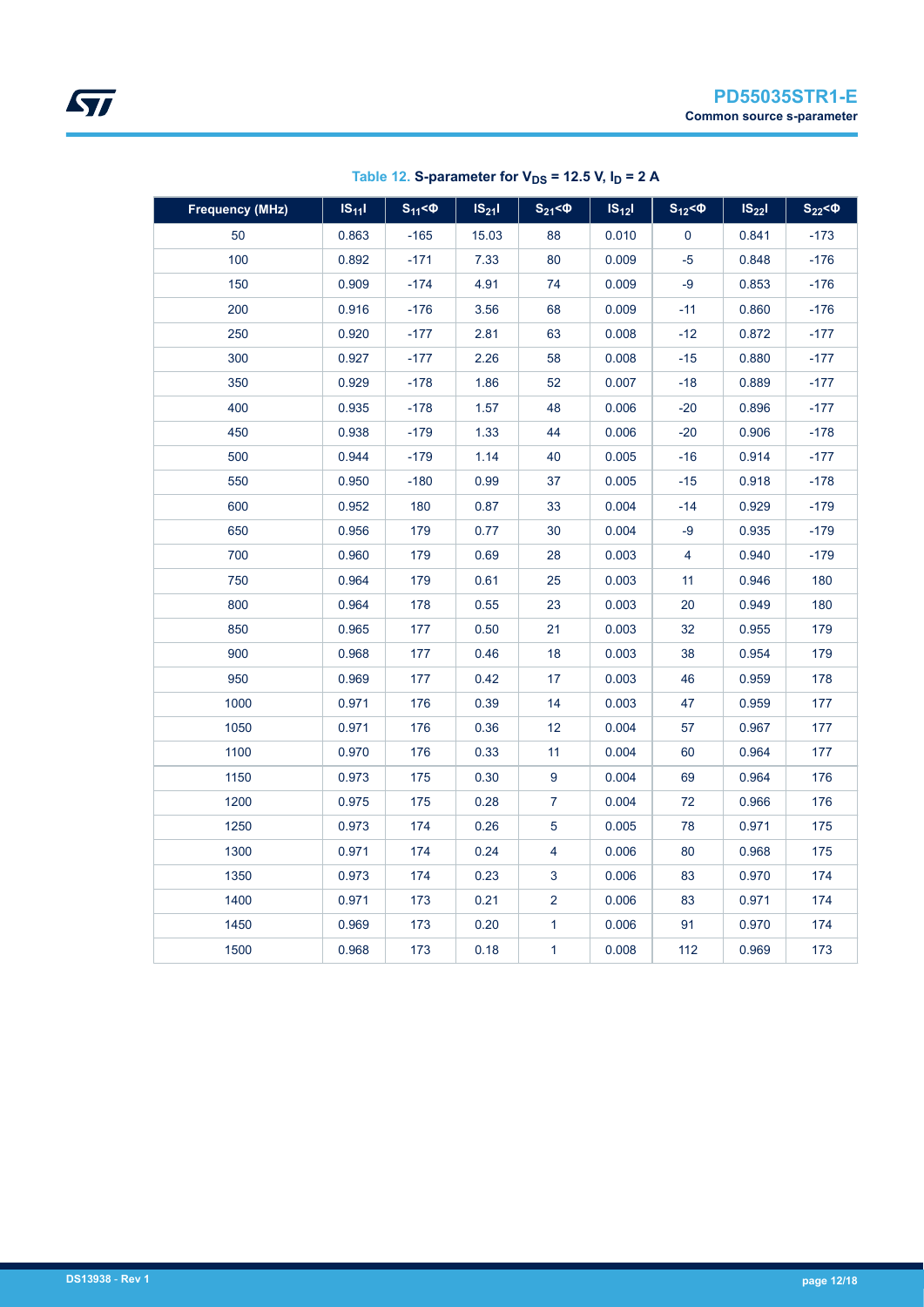| <b>Frequency (MHz)</b> | $IS_{11}$ | $S_{11} < 0$ | $IS_{21}I$ | $S_{21}$ < $\Phi$ | $IS_{12}$ | $S_{12}$ < $\Phi$ | $IS_{22}$ | $S_{22}$ < $\Phi$ |
|------------------------|-----------|--------------|------------|-------------------|-----------|-------------------|-----------|-------------------|
| 50                     | 0.867     | $-165$       | 14.95      | 88                | 0.009     | $\overline{2}$    | 0.848     | $-174$            |
| 100                    | 0.896     | $-171$       | 7.31       | 80                | 0.009     | $-4$              | 0.856     | $-177$            |
| 150                    | 0.913     | $-175$       | 4.92       | 75                | 0.008     | $-7$              | 0.861     | $-177$            |
| 200                    | 0.921     | $-176$       | 3.57       | 69                | 0.008     | $-9$              | 0.866     | $-177$            |
| 250                    | 0.921     | $-177$       | 2.82       | 64                | 0.008     | $-13$             | 0.874     | $-177$            |
| 300                    | 0.929     | $-178$       | 2.28       | 59                | 0.007     | $-12$             | 0.882     | $-177$            |
| 350                    | 0.930     | -178         | 1.90       | 54                | 0.007     | $-14$             | 0.888     | -178              |
| 400                    | 0.936     | $-178$       | 1.59       | 50                | 0.006     | $-16$             | 0.896     | $-177$            |
| 450                    | 0.938     | $-179$       | 1.36       | 45                | 0.005     | $-14$             | 0.904     | $-178$            |
| 500                    | 0.947     | $-179$       | 1.17       | 42                | 0.005     | $-11$             | 0.915     | $-178$            |
| 550                    | 0.950     | 180          | 1.02       | 38                | 0.004     | $-10$             | 0.917     | $-178$            |
| 600                    | 0.951     | 180          | 0.90       | 35                | 0.004     | $-6$              | 0.927     | $-179$            |
| 650                    | 0.956     | 179          | 0.79       | 32                | 0.004     | $-3$              | 0.934     | $-179$            |
| 700                    | 0.960     | 179          | 0.71       | 29                | 0.003     | 4                 | 0.935     | -179              |
| 750                    | 0.963     | 178          | 0.64       | 26                | 0.003     | 17                | 0.943     | 180               |
| 800                    | 0.962     | 178          | 0.58       | 24                | 0.003     | 21                | 0.948     | 179               |
| 850                    | 0.964     | 177          | 0.52       | 22                | 0.004     | 32                | 0.951     | 179               |
| 900                    | 0.967     | 177          | 0.48       | 20                | 0.003     | 41                | 0.949     | 178               |
| 950                    | 0.969     | 177          | 0.44       | 18                | 0.003     | 36                | 0.958     | 178               |
| 1000                   | 0.969     | 176          | 0.40       | 15                | 0.004     | 53                | 0.956     | 178               |
| 1050                   | 0.969     | 176          | 0.37       | 14                | 0.004     | 58                | 0.963     | 177               |
| 1100                   | 0.969     | 175          | 0.34       | 12                | 0.004     | 64                | 0.963     | 177               |
| 1150                   | 0.971     | 175          | 0.32       | 10                | 0.004     | 69                | 0.961     | 176               |
| 1200                   | 0.973     | 175          | 0.30       | 8                 | 0.004     | 71                | 0.965     | 176               |
| 1250                   | 0.971     | 174          | 0.27       | 6                 | 0.005     | 77                | 0.967     | 175               |
| 1300                   | 0.971     | 174          | 0.26       | $\sqrt{5}$        | 0.006     | 78                | 0.970     | 174               |
| 1350                   | 0.973     | 174          | 0.24       | 4                 | 0.006     | 80                | 0.965     | 175               |
| 1400                   | 0.970     | 173          | 0.22       | $\overline{2}$    | 0.007     | 87                | 0.973     | 174               |
| 1450                   | 0.968     | 173          | 0.21       | $\mathbf{3}$      | 0.006     | 91                | 0.967     | 174               |
| 1500                   | 0.968     | 173          | 0.19       | $\mathbf{1}$      | 0.008     | 111               | 0.965     | 173               |

Table 13. S-parameter for  $V_{DS}$  = 12.5 V,  $I_D$  = 3 A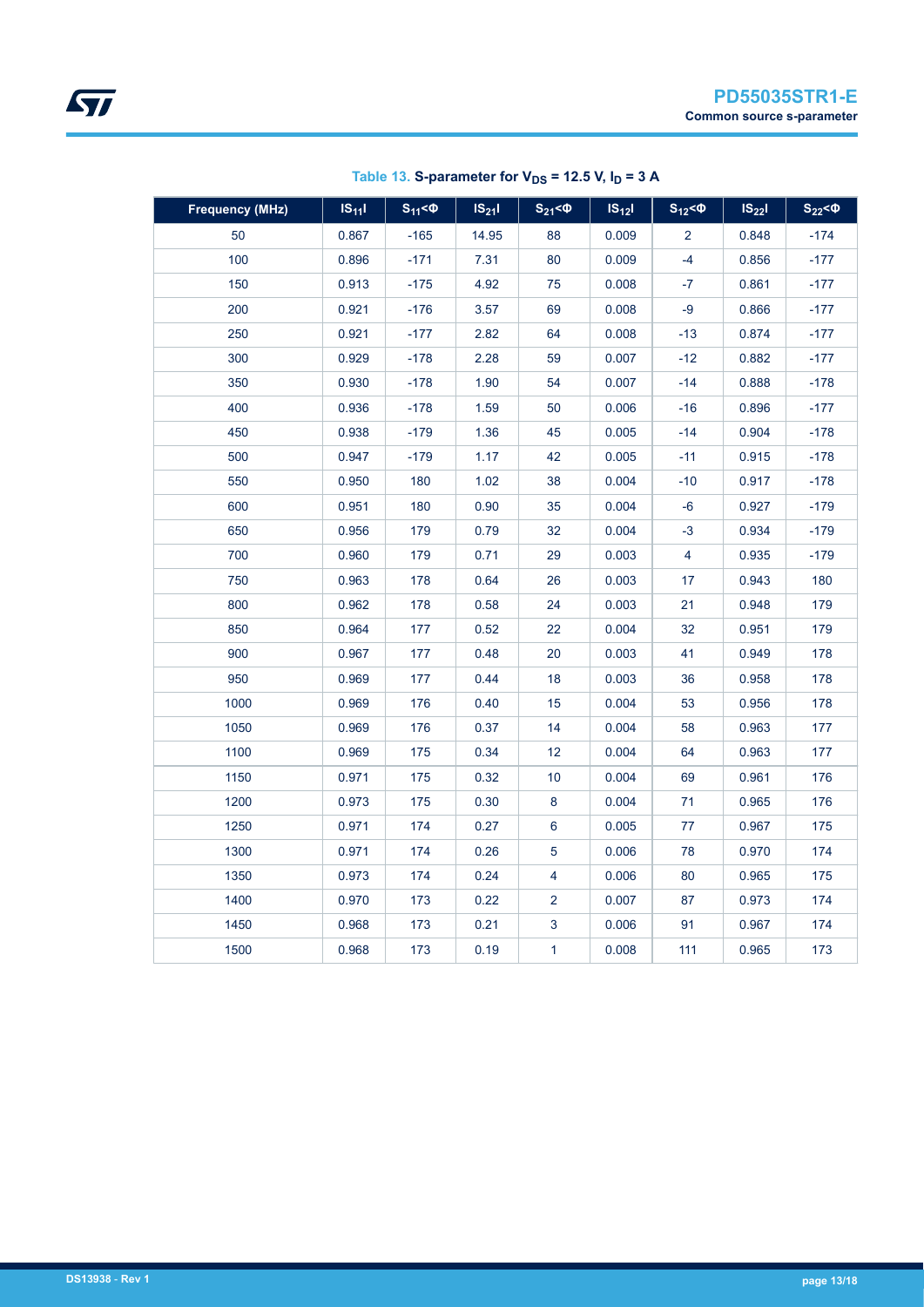<span id="page-13-0"></span>ST

# **9 Package information**

In order to meet environmental requirements, ST offers these devices in different grades of [ECOPACK](https://www.st.com/ecopack) packages, depending on their level of environmental compliance. ECOPACK specifications, grade definitions and product status are available at: [www.st.com.](http://www.st.com) ECOPACK is an ST trademark.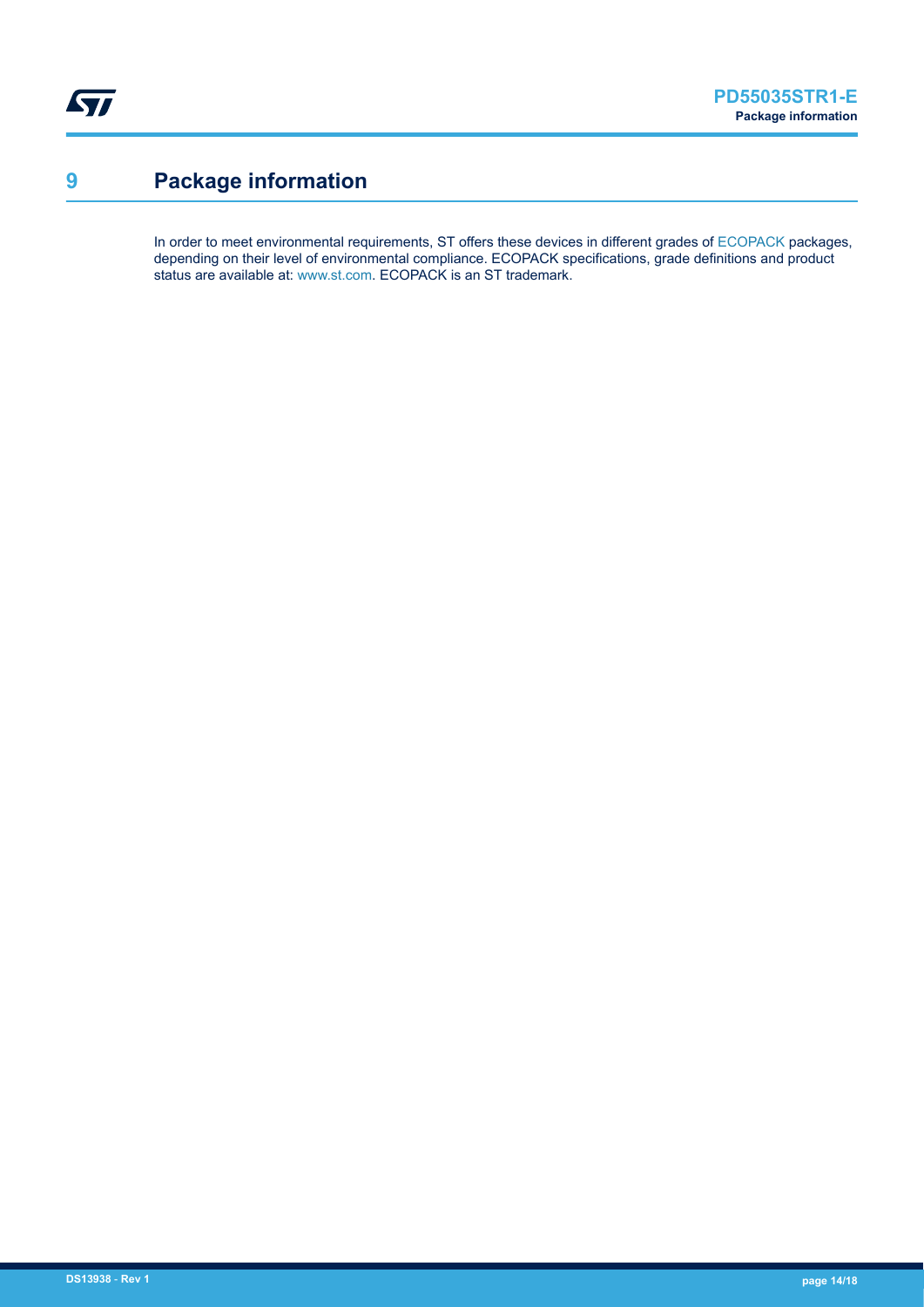### <span id="page-14-0"></span>**9.1 PowerSO-10RF (straight lead) package information**

۹ŗ  $\mathbf{r}$ 

7.320.03

**REPAIR** 

### **Figure 20. PowerSO-10RF (straight lead) package outline (dimensions in millimeters)**







7221039\_REV\_6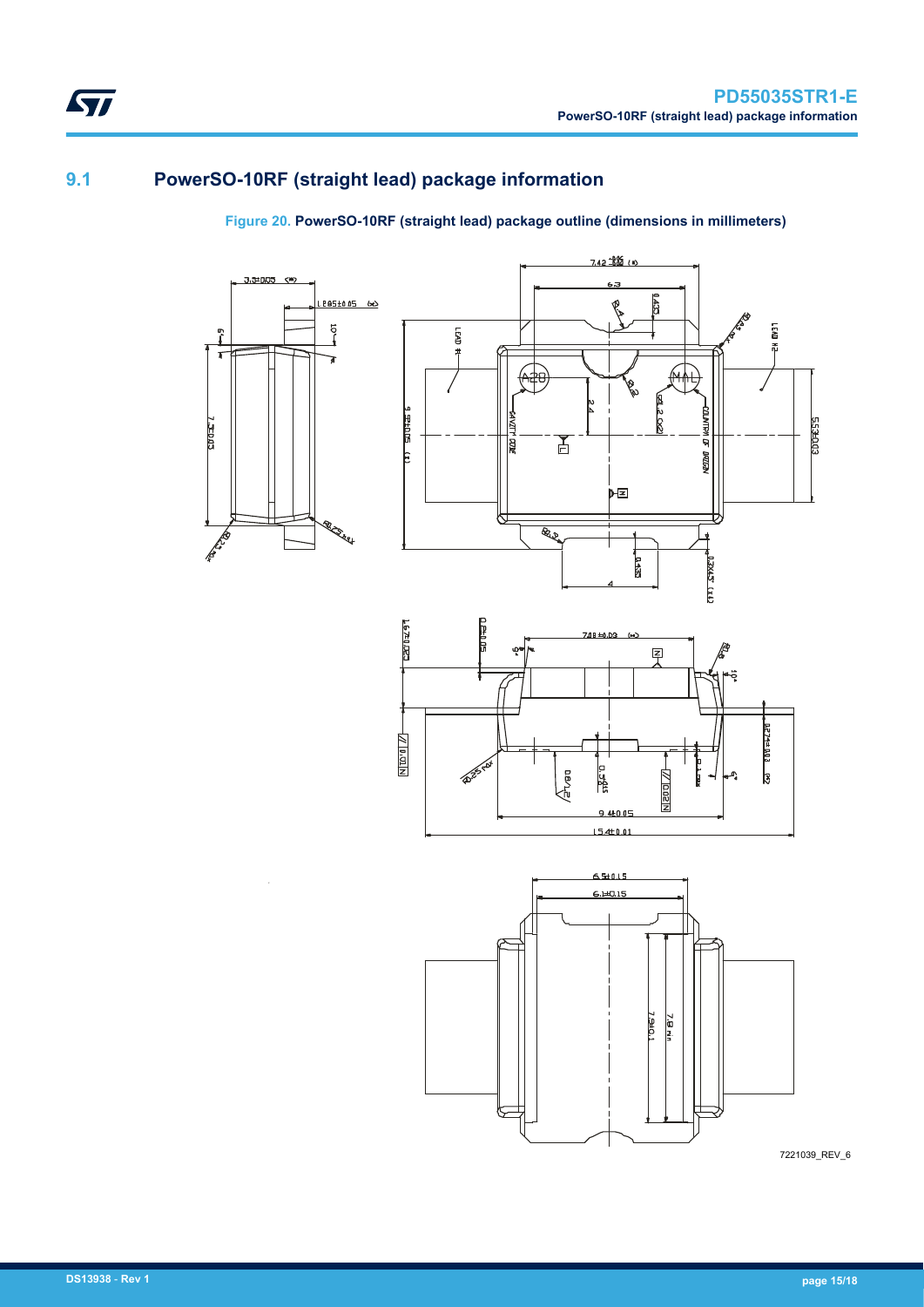# <span id="page-15-0"></span>**Revision history**

#### **Table 14. Document revision history**

| <b>Date</b> | <b>Revision</b> | Changes        |
|-------------|-----------------|----------------|
| 08-Mar-2022 |                 | First release. |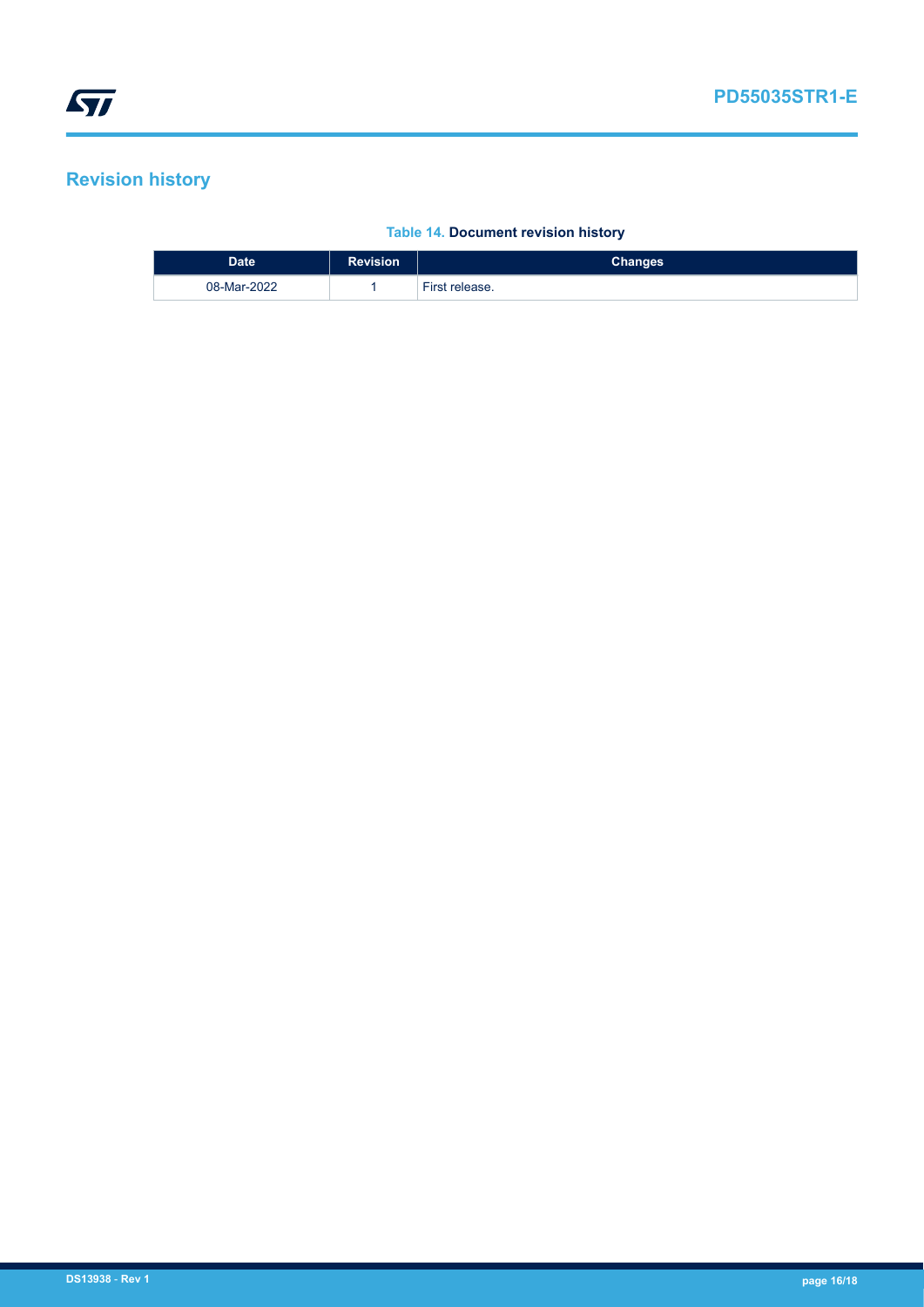

# **Contents**

| 2 <sup>7</sup><br>3 <sup>1</sup><br>$\overline{4}$<br>5 <sup>1</sup><br>6<br>$\overline{7}$<br>$\bf{8}$<br>9 |  |  |
|--------------------------------------------------------------------------------------------------------------|--|--|
|                                                                                                              |  |  |
|                                                                                                              |  |  |
|                                                                                                              |  |  |
|                                                                                                              |  |  |
|                                                                                                              |  |  |
|                                                                                                              |  |  |
|                                                                                                              |  |  |
|                                                                                                              |  |  |
|                                                                                                              |  |  |
|                                                                                                              |  |  |